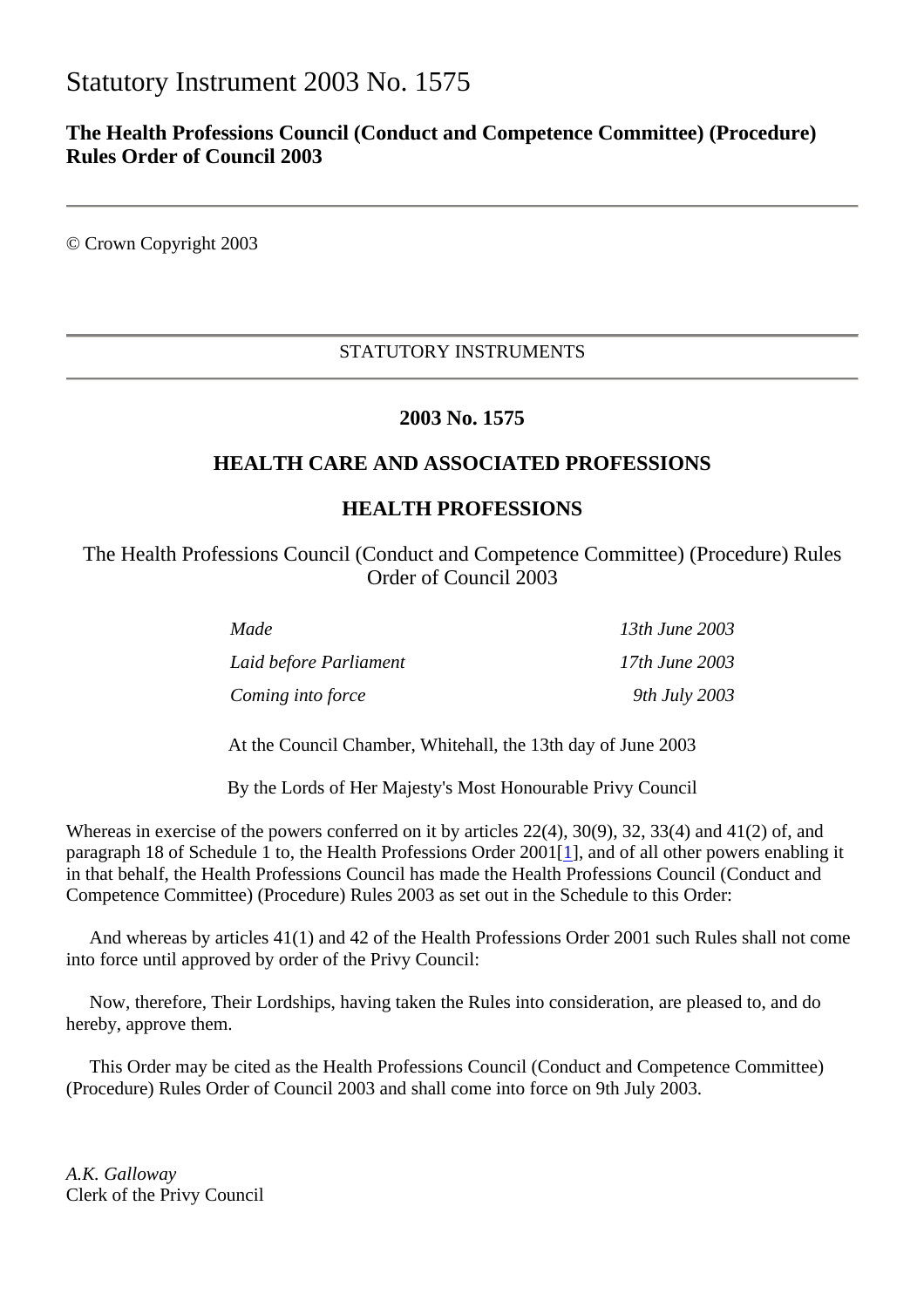## **SCHEDULE**

# **THE HEALTH PROFESSIONS COUNCIL (CONDUCT AND COMPETENCE COMMITTEE) (PROCEDURE) RULES 2003**

The Health Professions Council, in exercise of its powers under articles 22(4), 30(9), 32, 33(4) and 41(2) of and paragraph 18 of Schedule 1 to the Health Professions Order 2001[2] and of all other powers enabling it in that behalf and after consulting in accordance with article 41(3) of that Order, hereby makes the following rules:

#### **Citation and commencement**

 **1.** These Rules may be cited as the Health Professions Council (Conduct and Competence Committee) (Procedure) Rules 2003 and shall come into force on 9th July 2003.

## **Interpretation**

**2.** In these Rules -

"allegation" means any allegation of a kind mentioned in article 22(1)(a) of the Order or any matter which is treated as an allegation by virtue of action taken under article 22(6) of the Order;

"Chairman" means the chairman of the Committee or, in relation to any proceedings conducted by a panel appointed by the Committee in accordance with paragraph 19(6) of Schedule 1 to the Order, the chairman of that panel;

"Committee" means the Conduct and Competence Committee of the Council;

"complainant" means a person by whom an allegation has been made to the Council;

"Health Committee" shall be construed in accordance with article 3(9) of the Order;

"health professional" means a person whose name appears in the register against whom an allegation has been made and includes a person whose registration is currently suspended;

"the Order" means the Health Professions Order 2001; and

"Solicitor" means any solicitor appointed by the Council to represent it at a hearing before the Committee which relates to an allegation against a health professional or Counsel instructed to represent the Council at any such hearing.

#### **Service of Documents**

 **3.** - (1) In these Rules a reference to the sending of a notice or other document to any person is a reference to it being sent -

(a) in the case of the Council, its committees or the Registrar, to the offices of the Council;

(b) in the case of a health professional, to his address as it appears in the register; and

(c) in all other cases, to the last known address of that person.

 (2) All communications to be sent for the purposes of these Rules may be sent by post and any such communication shall be treated as having been sent on the day on which it was posted.

## **Referral to Health Committee**

 **4.** - (1) Where it appears to the Committee that an allegation which it is considering would be better dealt with by the Health Committee, the Committee may refer the allegation to the Health Committee for consideration and shall suspend its consideration of the allegation.

 (2) If, following a referral under this rule, the Health Committee certifies to the Committee that the fitness to practise of the health professional is not impaired by reason of his physical or mental health the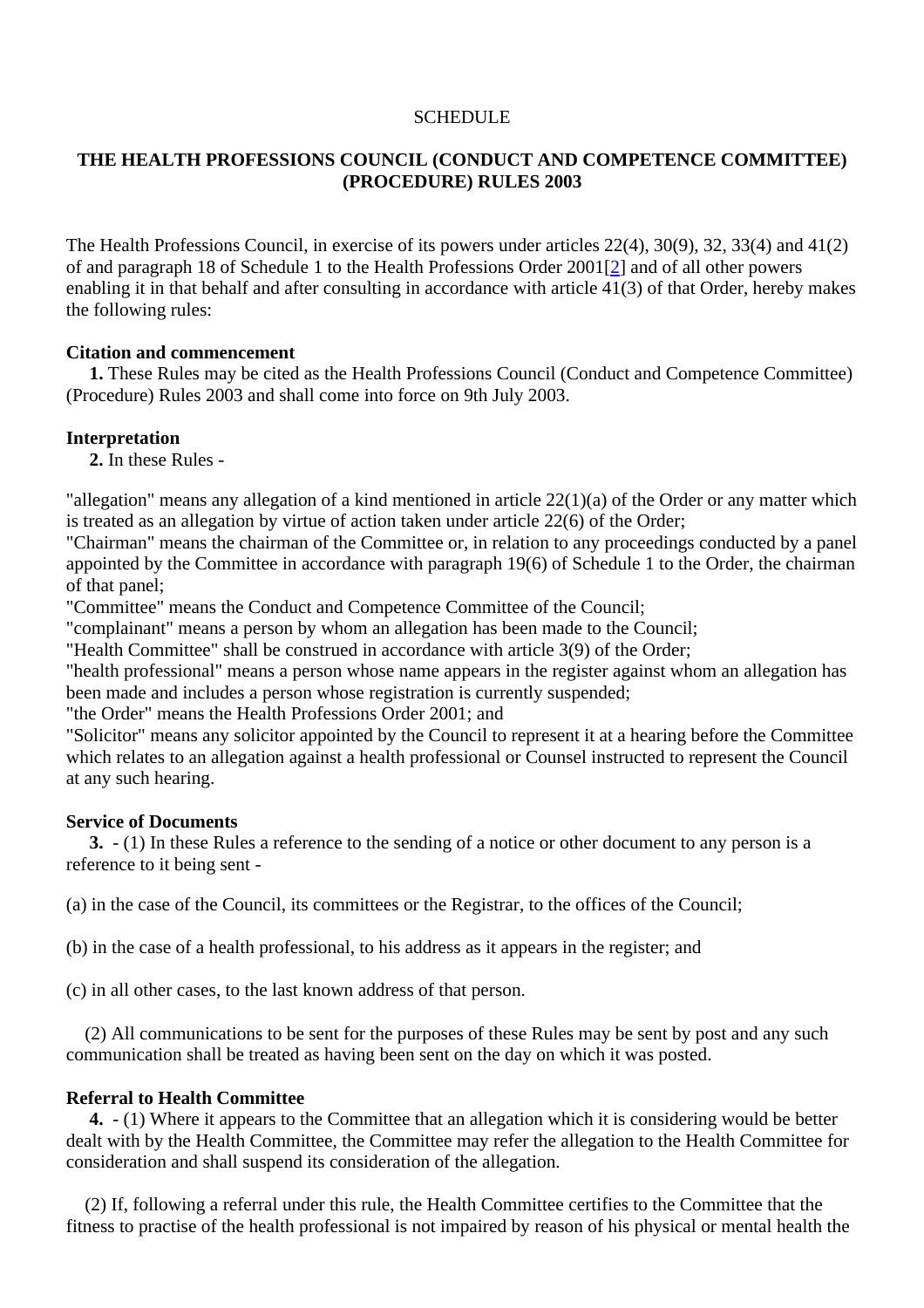Committee shall resume and conclude its consideration of the allegation.

 (3) If, following a referral under this rule, the Health Committee certifies to the Committee that it has dealt with the allegation and that no further action by the Committee is required in relation to the allegation the Committee shall take no further action in relation to the allegation.

## **Allegations**

**5.** - (1) Where an allegation is referred to the Committee it shall without delay -

(a) send to the health professional a notice setting out the allegation;

(b) invite the health professional to submit written representations to the Committee and inform him that any such representations must be sent to the Committee before the end of the period of 28 days beginning with the date on which the notice is sent;

(c) inform the health professional -

(i) that he may, before the end of the period of 28 days beginning with the date on which the notice is sent, request that a hearing be held, and

(ii) that, even if he does not request a hearing, the Committee may hold a hearing if it considers it to be desirable; and

(d) inform the health professional of his right to be heard, and to be represented, at such a hearing.

 (2) Where any written representations are made to the Committee under paragraph (1)(b) it may, if it sees fit, send a notice to the complainant notifying him of the representations and inviting him, before the end of the period of 14 days beginning with the date on which the invitation was sent, to deal with any points raised by the Committee in respect of those representations.

(3) The Council shall give notice of any allegation which is referred to the Committee to -

(a) where known, the employer of the health professional or any other person with whom he has an arrangement to provide professional services;

(b) where known, any other body by which the health professional is authorised to practise a health or social care profession; and

(c) the Secretary of State, the Scottish Ministers, the National Assembly for Wales and the Department of Health, Social Services and Public Safety in Northern Ireland.

#### **Hearings**

 **6.** - (1) If the health professional has requested that a hearing be held or the Committee determines that it would be desirable to hold a hearing the Committee shall fix a day on which it is to hear the case and send the parties notice of the day, time and venue for the hearing.

 (2) The Committee shall not fix a date for the hearing which is before the end of the period of 28 days beginning with the day on which the Committee sent the notice referred to in paragraph (1) to the health professional.

 (3) A health professional may be represented in any proceedings by any person, whether or not legally qualified, except a member of the Council or any of its committees or a person employed by the Council.

#### **Preliminary meetings**

**7.** - (1) The Committee or the Chairman may hold a preliminary meeting in private with the parties,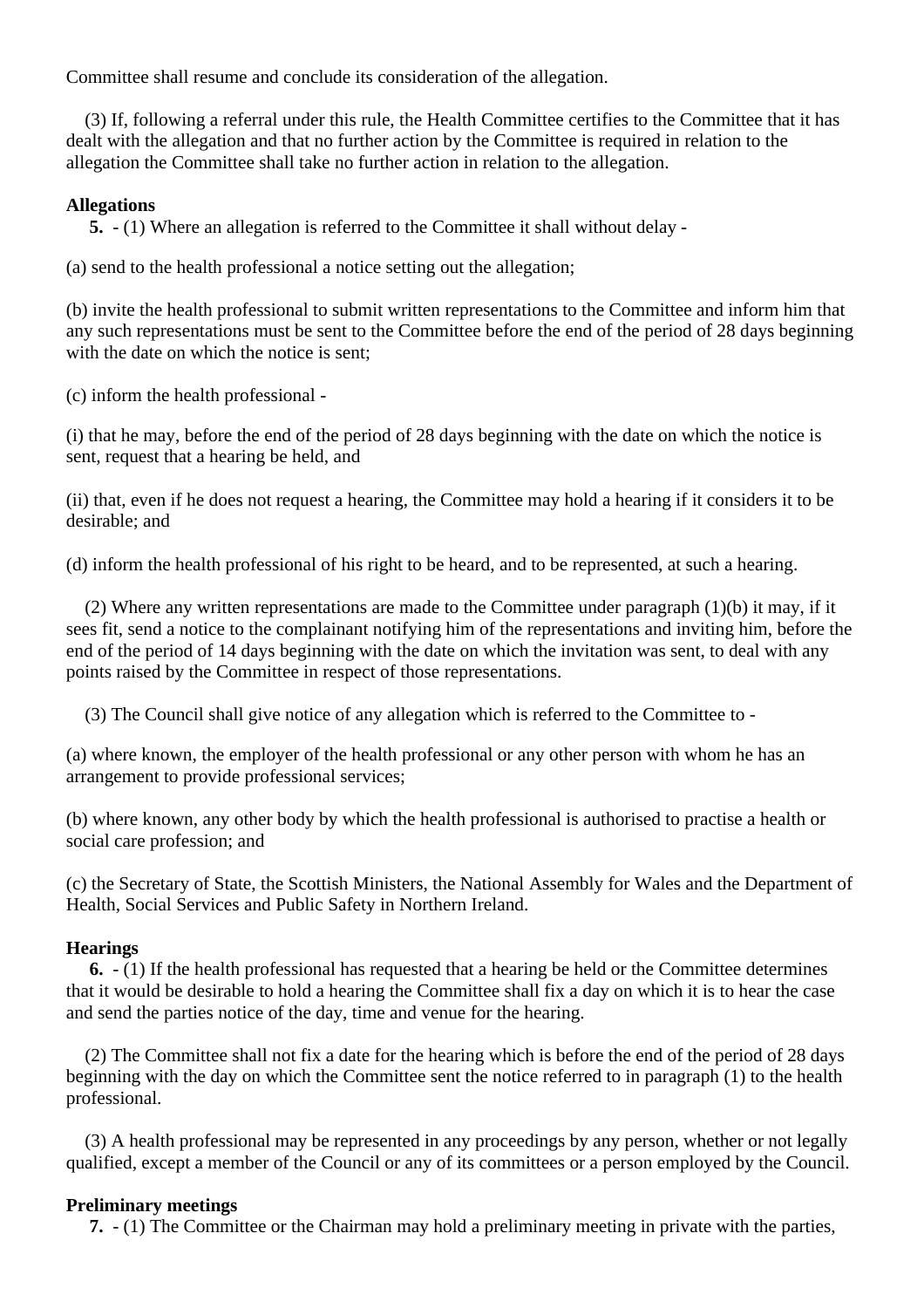their representatives and any other person it or he considers appropriate if such a meeting would, in its or his opinion, assist the Committee to perform its functions.

 (2) At any meeting which he conducts under paragraph (1) the Chairman may give directions under article 32(3) of the Order and, with the agreement of the parties, take any action which the Committee would be competent to take at such a meeting.

#### **Further investigations**

 **8.** - (1) Before holding any hearing the Committee may carry out such investigations or seek such advice or assistance as it sees fit and, in particular, may -

(a) ask the health professional to provide a written description of his practice;

(b) inspect a sample of the health professional's patient or client records;

(c) invite the health professional to take a test of competence; or

(d) interview the complainant, the health professional and any person nominated by the health professional.

 (2) For the purpose of paragraph (1)(b) the Committee may only inspect patient or client records with the consent of the patient or client concerned unless the records are provided in a form from which the patient or client cannot be identified.

 (3) For the purpose of paragraph (1)(d) the Committee may only interview a person with his consent and a person who consents to be interviewed may be represented at that interview by any person, whether or not legally qualified, except a member of the Council or any of its committees or a person employed by the Council.

 (4) The Committee may invite any person who, in its opinion, has an interest in the proceedings to submit written representations and any such representations shall be sent to the Committee before the end of the period of 14 days beginning with the date on which the invitation is sent to that person.

 (5) The Committee shall provide the health professional with any information or opinion which the Committee has received and afford the health professional the opportunity to comment on that information or opinion either before or at any hearing conducted under rule 10.

#### **Compliance with standards**

 **9.** Where the Committee has found that the health professional has failed to comply with the standards of conduct, performance and ethics established by the Council under article 21(1)(a) of the Order, the Committee may take that failure into account but such failure shall not be taken of itself to establish that the fitness to practise of the health professional is impaired.

# **Conduct of hearing**

**10.** - (1) At any hearing -

(a) the proceedings shall be held in public unless the Committee is satisfied that, in the interests of justice or for the protection of the private life of the health professional, the complainant, any person giving evidence or of any patient or client, the public should be excluded from all or part of the hearing;

(b) subject to sub-paragraph (c) the rules on the admissibility of evidence that apply in civil proceedings in the appropriate court in that part of the United Kingdom in which the hearing takes place shall apply;

(c) the Committee may hear or receive evidence which would not be admissible in such proceedings if it is satisfied that admission of that evidence is necessary in order to protect members of the public;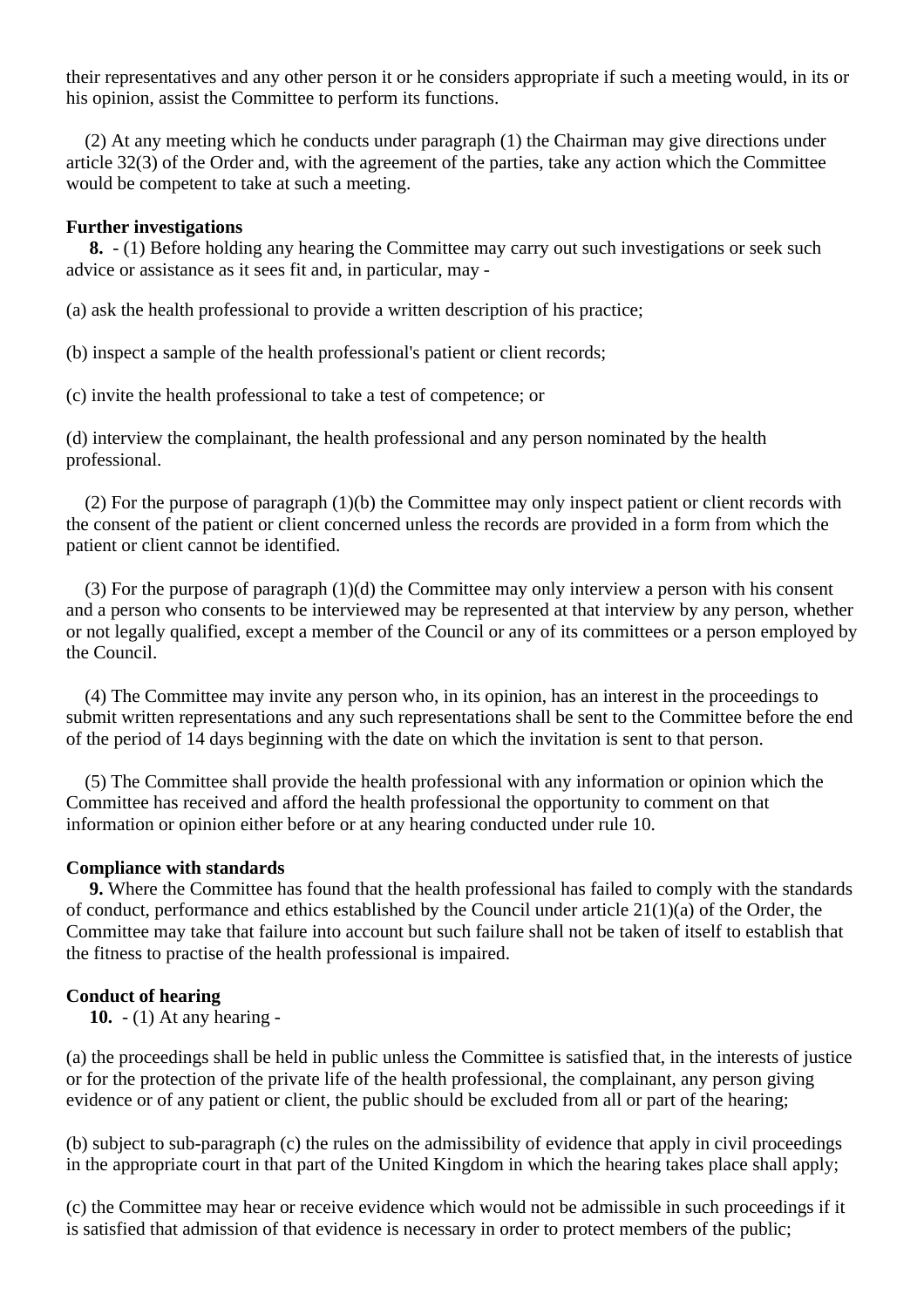(d) where the health professional has been convicted of a criminal offence, a certified copy of the certificate of conviction (or, in Scotland, an extract conviction) shall be admissible as proof of that conviction and of the findings of fact upon which it was based;

(e) the Committee may require evidence to be given on oath or affirmation and for that purpose may administer oaths or affirmations in an appropriate form;

(f) the Committee may adjourn the proceedings from time to time as it thinks fit.

(2) In paragraph  $(1)(b)$  the "appropriate court" means -

(a) the Court of Session in Scotland;

(b) the High Court of Justice in Northern Ireland; and

(c) the High Court of Justice in England and Wales.

 (3) The Committee may require any person (other than the health professional) to attend a hearing and give evidence or produce documents.

 (4) At the beginning of any hearing the Chairman shall explain to the parties the order of proceedings which the Committee proposes to adopt and, unless the Committee determines otherwise, the parties shall be heard in the following order -

(a) the Chairman shall invite the Solicitor to present the case against the health professional and to adduce the evidence in support of that case;

(b) any witness called by the Solicitor shall be examined by him, may be cross-examined by the health professional or his representative, may be re-examined by the Solicitor and may be questioned by the Committee;

(c) at the conclusion of the case against the health professional the Chairman shall invite the health professional or his representative to address the Committee and to adduce evidence as to the health professional's fitness to practise;

(d) any witness called by the health professional shall be examined by him or his representative, may be cross-examined by the Solicitor, may be re-examined by the health professional or his representative and may be questioned by the Committee;

(e) the Chairman shall invite the Solicitor to address the Committee again;

(f) the health professional or his representative may then address the Committee for a second time.

# **Absence of the health professional**

 **11.** Where the health professional is neither present nor represented at a hearing, the Committee may nevertheless proceed with the hearing if it is satisfied that all reasonable steps have been taken to serve the notice of the hearing under rule 6(1) on the health professional.

# **Disposal of cases**

 **12.** - (1) Where the Committee concludes its consideration of an allegation it shall dispose of the case in accordance with article 29 of the Order.

 (2) The Committee shall notify the health professional and the complainant of its decision and the reasons for reaching that decision and shall inform the health professional of his right of appeal.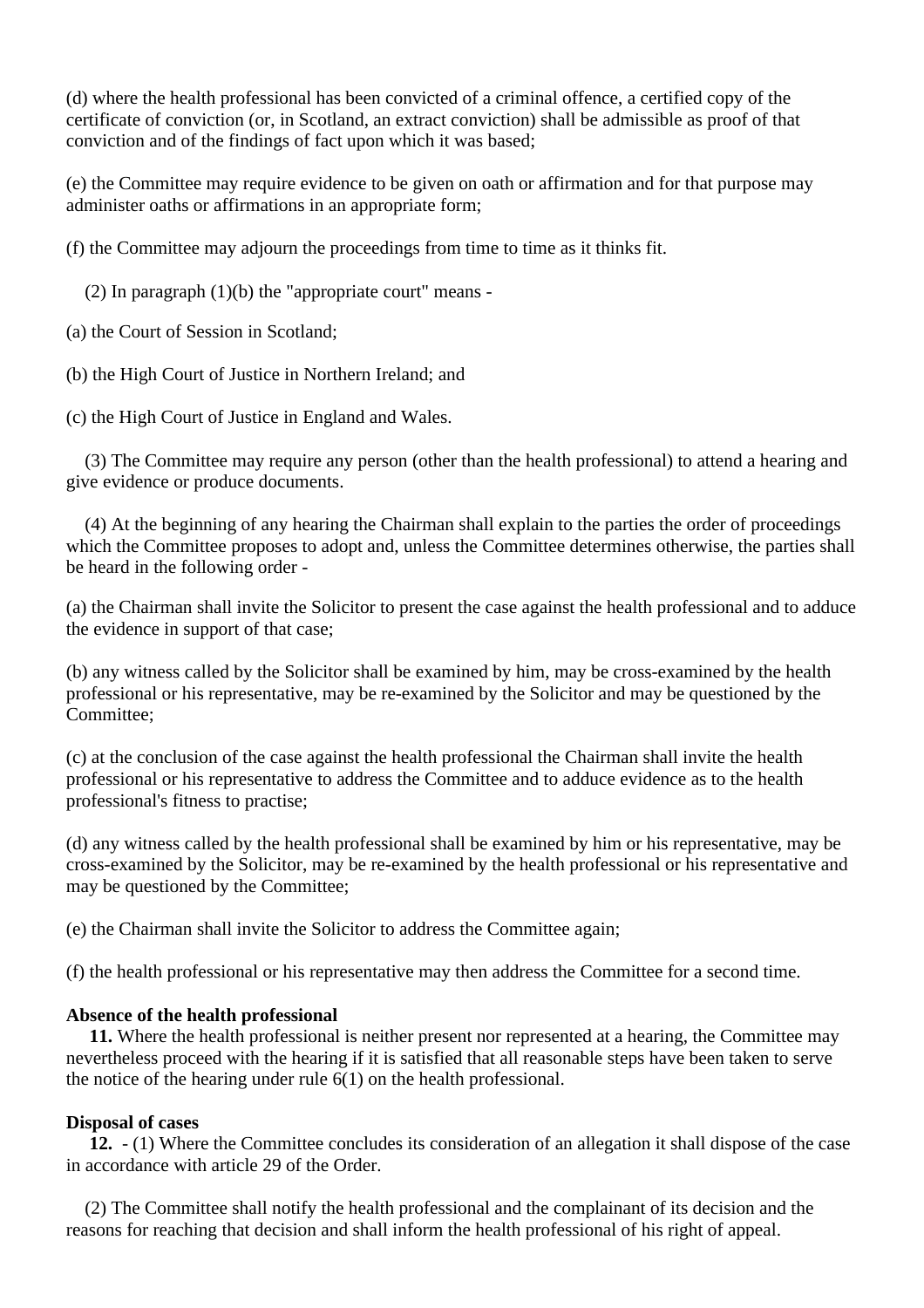# **Review of orders and applications for restoration to the register**

**13.** - (1) Where the Committee proposes to -

(a) review an order in accordance with article 30 of the Order; or

(b) consider an application for restoration in accordance with article 33 of the Order,

it shall without delay send a notice to the relevant person informing him of his right to appear, and to be represented, before the Committee to argue his case.

(2) For the purposes of this rule "relevant person" means -

(a) a person against whom an order has been made under article 29 of the Order and which may be reviewed under article 30 of the Order; or

(b) a person applying under article 33 of the Order for restoration to the register.

 (3) Where the relevant person, before the end of the period of 28 days beginning with the date on which the notice under paragraph (1) is sent, sends a notice to the Committee stating that he wishes to appear before it, the Committee shall fix a day on which it is to hear the case and send to the relevant person notice of the day, time and venue for the hearing.

 (4) The Committee shall not fix a date for the hearing which is before the end of the period of 28 days beginning with the day on which the relevant person sends the notice referred to in paragraph (3) to the Committee.

 (5) The relevant person may be represented in any proceedings by any person, whether or not legally qualified, except a member of the Council or any of its committees or a person employed by the Council.

 (6) The Committee may require any person (other than the relevant person) to attend and give evidence or produce documents at any hearing to be held under paragraph (3).

 (7) The Committee may invite any person who, in its opinion, has an interest in the proceedings to submit written representations and any such representations shall be sent to the Committee before the end of the period of 14 days beginning with the date on which the invitation is sent to that person.

 (8) The Committee or the Chairman may hold a preliminary meeting in private with the parties, their representatives and any other person it or he considers appropriate if such a meeting would, in its or his opinion, assist the Committee to perform its functions.

 (9) At any meeting which he conducts under paragraph (8) the Chairman may give directions under article 32(3) of the Order and, with the agreement of the parties, take any action which the Committee would be competent to take at such a meeting.

 (10) A hearing under paragraph (3) shall be conducted in accordance with rule 10 but, where the proceedings relate to an application made by the relevant person, the Committee shall adopt an order of proceedings which provides for that person to present his case first and for the Solicitor to speak last.

 (11) The Committee shall notify the relevant person of its decision and the reasons for reaching that decision and shall inform him of his right of appeal.

#### **Extension of time limits**

**14.** The time for -